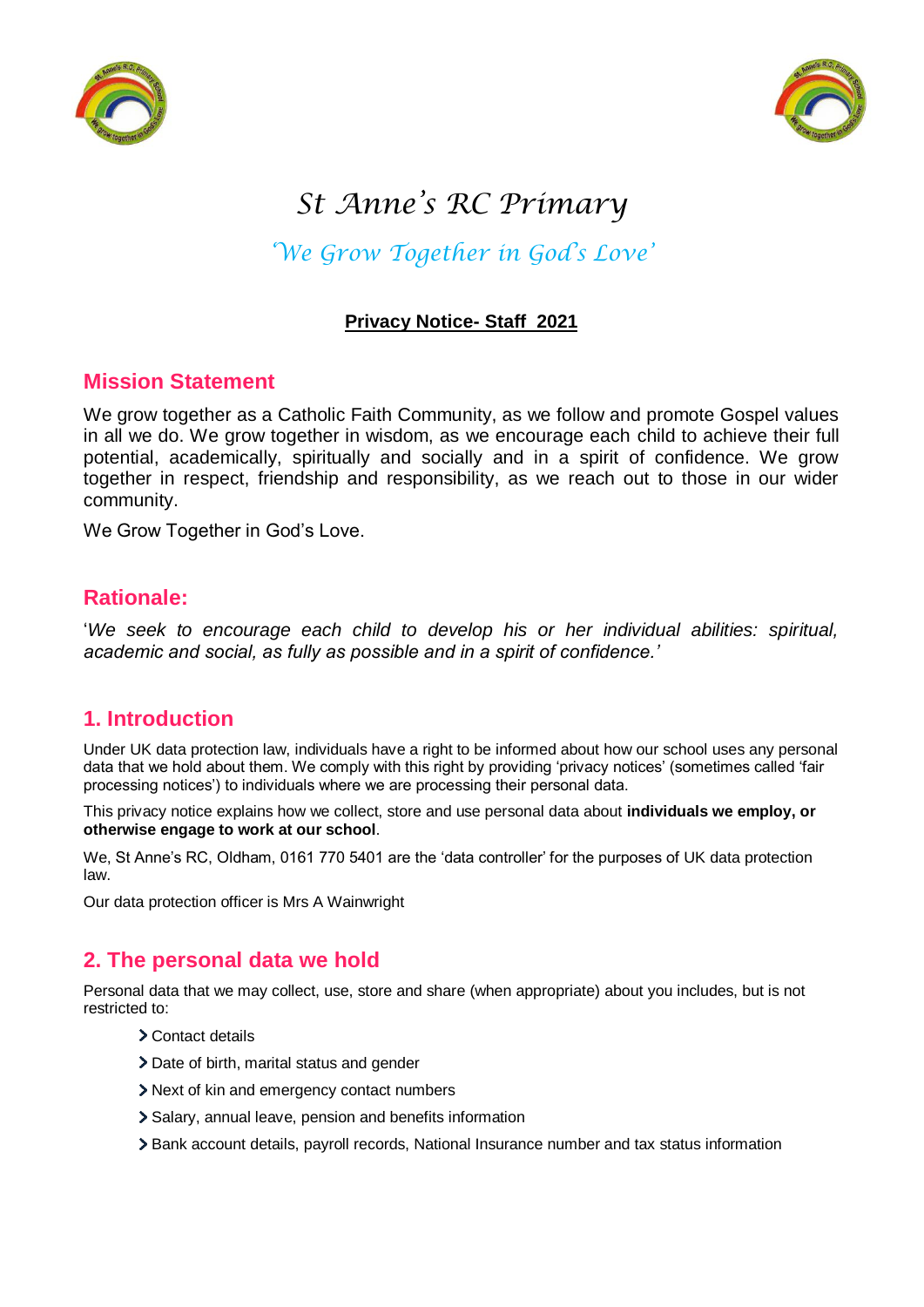- Recruitment information, including copies of right to work documentation, references and other information included in a CV or cover letter or as part of the application process
- Qualifications and employment records, including work history, job titles, working hours, training records and professional memberships
- > Performance information
- Outcomes of any disciplinary and/or grievance procedures
- > Absence data
- > Copy of driving licence

We may also collect, use, store and share (when appropriate) information about you that falls into "special categories" of more sensitive personal data. This includes, but is not restricted to, information about:

- Any health conditions you have that we need to be aware of
- > Sickness records
- Photographs and CCTV images captured in school
- > Trade union membership

We may also collect, use, store and share (when appropriate) information about criminal convictions and offences.

We may also hold data about you that we have received from other organisations, including other schools and social services, and the Disclosure and Barring Service in respect of criminal offence data.

#### **3. Why we use this data**

We use the data listed above to:

- a) Enable you to be paid
- b) Facilitate safe recruitment, as part of our safeguarding obligations towards pupils
- c) Support effective performance management
- d) Inform our recruitment and retention policies
- e) Allow better financial modelling and planning
- f) Enable equalities monitoring
- g) Improve the management of workforce data across the sector
- h) Support the work of the School Teachers' Review Body

#### **3.1 Use of your personal data in automated decision making and profiling**

We do not currently process any personal data through automated decision making or profiling. If this changes in the future, we will amend any relevant privacy notices in order to explain the processing to you, including your right to object to it.

#### **4. Our lawful basis for using this data**

Our lawful bases for processing your personal data for the purposes listed in section 3 above are as follows:

- For the purposes of those listed in section 3 in accordance with the 'public task' basis we need to process data to fulfil our statutory function as a school
- $\ge$  For the purposes of those listed in section 3 in accordance with the 'legal obligation' basis we need to process data to meet our responsibilities under law as set out here: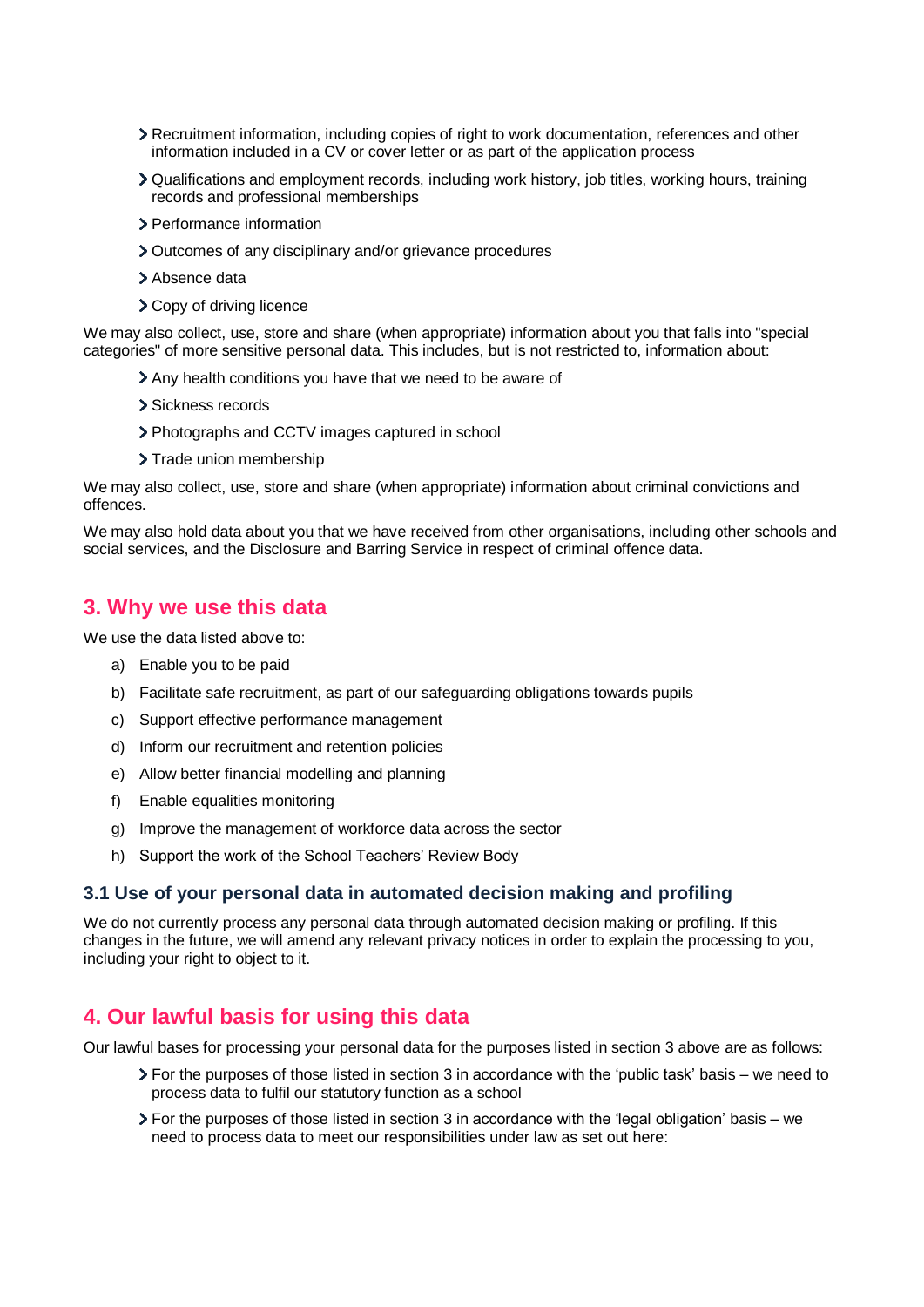Where you have provided us with consent to use your data, you may withdraw this consent at any time. We will make this clear when requesting your consent, and explain how you would go about withdrawing consent if you wish to do so.

#### **4.1 Our basis for using special category data**

For 'special category' data, we only collect and use it when we have both a lawful basis, as set out above, and one of the following conditions for processing as set out in UK data protection law:

- We have obtained your explicit consent to use your personal data in a certain way
- We need to perform or exercise an obligation or right in relation to employment, social security or social protection law
- We need to protect an individual's vital interests (i.e. protect your life or someone else's life), in situations where you're physically or legally incapable of giving consent
- The data concerned has already been made manifestly public by you
- We need to process it for the establishment, exercise or defence of legal claims
- We need to process it for reasons of substantial public interest as defined in legislation
- We need to process it for health or social care purposes, and the processing is done by, or under the direction of, a health or social work professional or by any other person obliged to confidentiality under law
- We need to process it for public health reasons, and the processing is done by, or under the direction of, a health professional or by any other person obliged to confidentiality under law
- We need to process it for archiving purposes, scientific or historical research purposes, or for statistical purposes, and the processing is in the public interest

For criminal offence data, we will only collect and use it when we have both a lawful basis, as set out above, and a condition for processing as set out in UK data protection law. Conditions include:

- We have obtained your consent to use it in a specific way
- We need to protect an individual's vital interests (i.e. protect your life or someone else's life), in situations where you're physically or legally incapable of giving consent
- The data concerned has already been made manifestly public by you
- We need to process it for, or in connection with, legal proceedings, to obtain legal advice, or for the establishment, exercise or defence of legal rights
- We need to process it for reasons of substantial public interest as defined in legislation

## **5. Collecting this data**

While the majority of information we collect about you is mandatory, there is some information that can be provided voluntarily.

Whenever we seek to collect information from you, we make it clear whether you must provide this information (and if so, what the possible consequences are of not complying), or whether you have a choice.

Most of the data we hold about you will come from you, but we may also hold data about you from:

- Local authorities
- Government departments or agencies
- > Police forces, courts, tribunals

#### **6. How we store this data**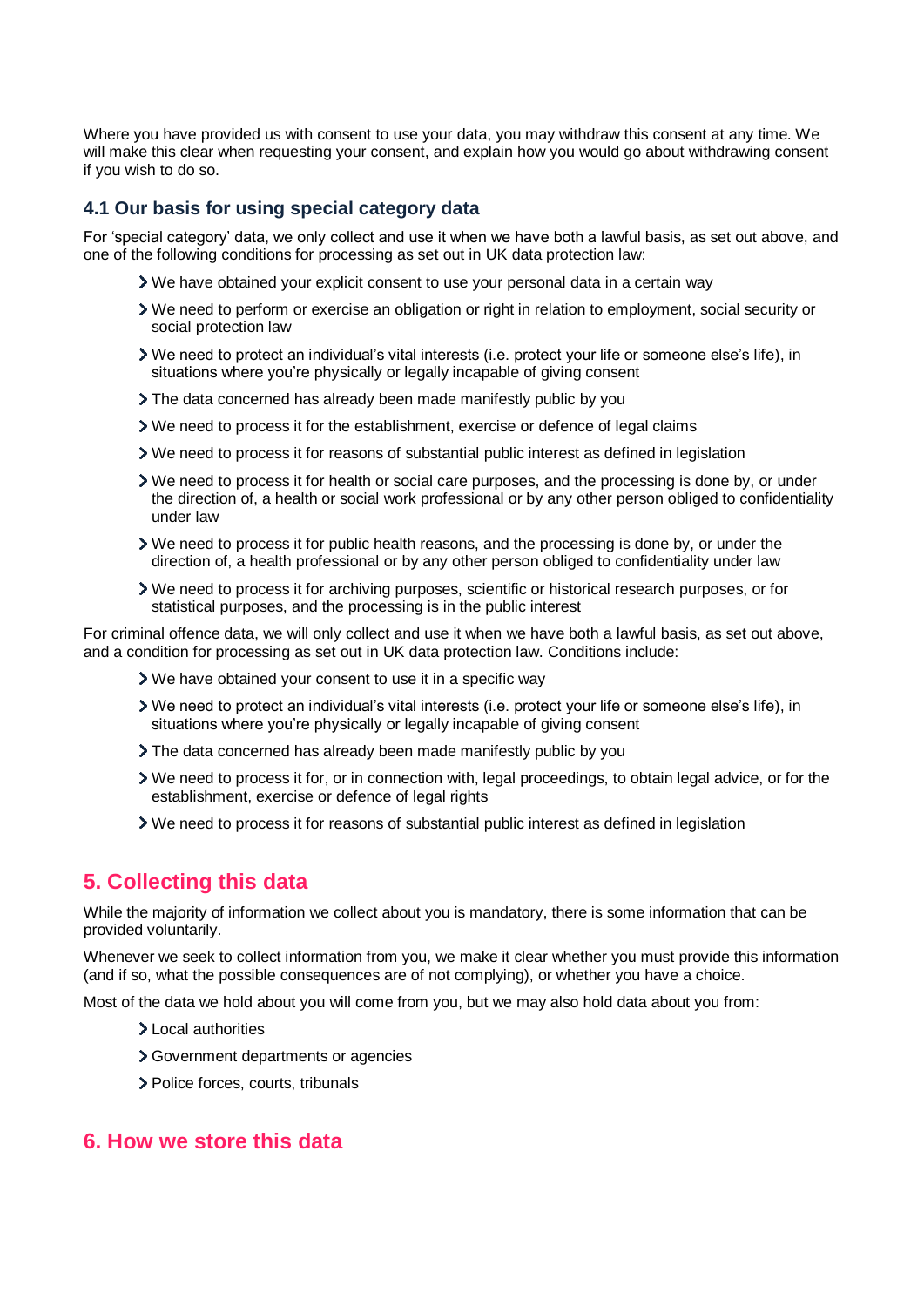We keep personal information about you while you work at our school. We may also keep it beyond your employment at our school if this is necessary. Our record retention sets out how long we keep information about staff. A copy can be requested from the office.

We have put in place appropriate security measures to prevent your personal information from being accidentally lost, used or accessed in an unauthorised way, altered or disclosed.

We will dispose of your personal data securely when we no longer need it.

## **7. Who we share data with**

We do not share information about you with any third party without consent unless the law and our policies allow us to do so.

Where it is legally required, or necessary (and it complies with UK data protection law), we may share personal information about you with:

- Our local authority Oldham to meet our legal obligations to share certain information with it, such as safeguarding concerns
- Government departments or agencies
- > Our regulator, OFSTED
- > Suppliers and service providers
- > Financial organisations
- > Our auditors
- > Survey and research organisations
- > Health authorities
- > Security organisations
- > Health and social welfare organisations
- > Professional advisers and consultants
- Charities and voluntary organisations
- > Police forces, courts, tribunals

#### **7.1Transferring data internationally**

We may share personal information about you with the following international third parties, where different data protection legislation applies:

Other schools or educational establishments

- Government departments or agencies
- > Security organisations

Where we transfer your personal data to a third-party country or territory, we will do so in accordance with UK data protection law.

In cases where we have to set up safeguarding arrangements to complete this transfer, you can get a copy of these arrangements by contacting us.

## **8. Your rights**

#### **8.1 How to access personal information that we hold about you**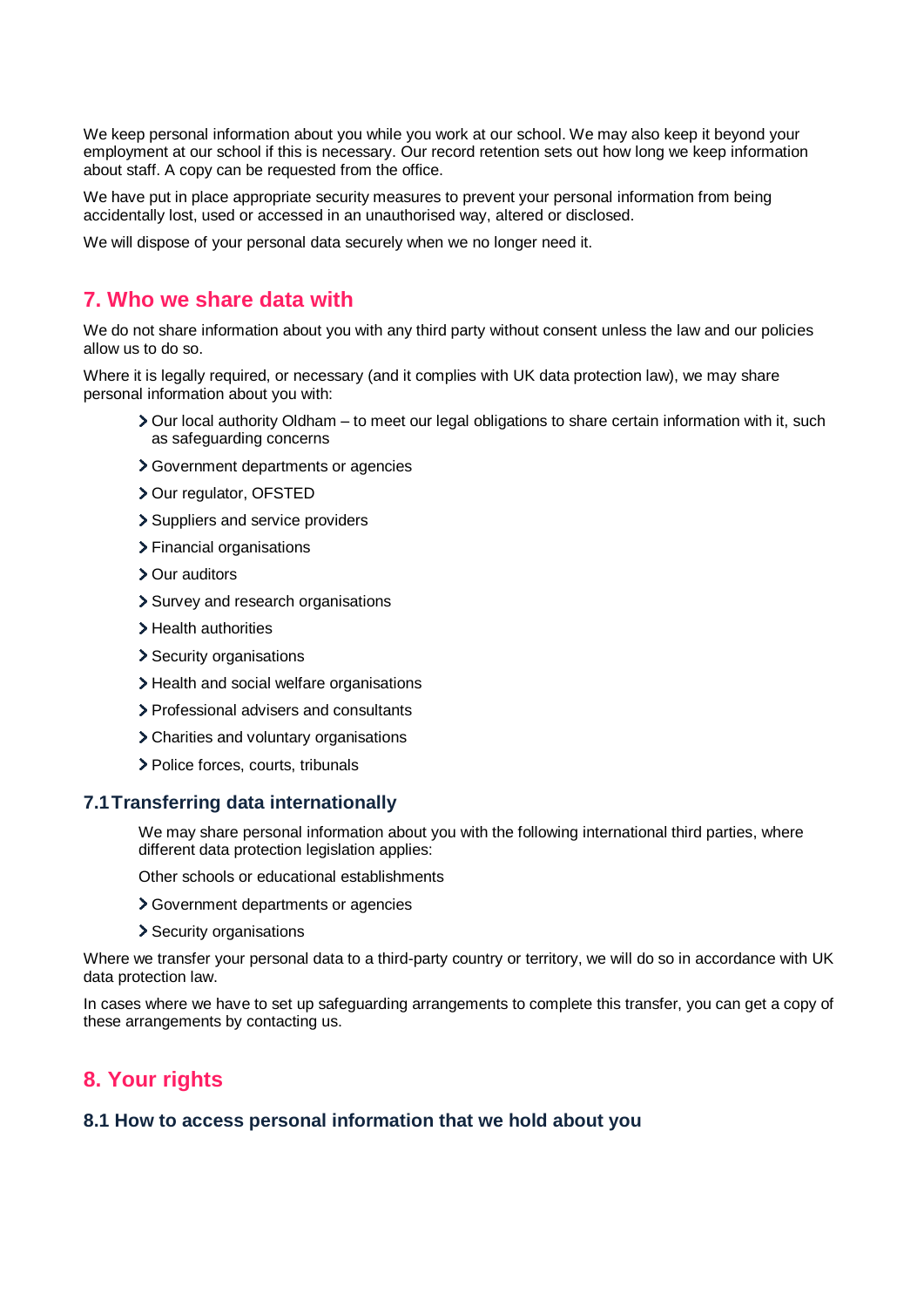You have a right to make a 'subject access request' to gain access to personal information that we hold about you.

If you make a subject access request, and if we do hold information about you, we will (subject to any exemptions that may apply):

- Give you a description of it
- Tell you why we are holding and processing it, and how long we will keep it for
- Explain where we got it from, if not from you
- Tell you who it has been, or will be, shared with
- Let you know whether any automated decision-making is being applied to the data, and any consequences of this
- Give you a copy of the information in an intelligible form

You may also have the right for your personal information to be transmitted electronically to another organisation in certain circumstances.

If you would like to make a request, please contact us (see 'Contact us' below).

#### **8.2 Your other rights regarding your data**

Under UK data protection law, you have certain rights regarding how your personal data is used and kept safe. For example, you have the right to:

- Object to our use of your personal data
- > Prevent your data being used to send direct marketing
- Object to and challenge the use of your personal data for decisions being taken by automated means (by a computer or machine, rather than by a person)
- In certain circumstances, have inaccurate personal data corrected
- In certain circumstances, have the personal data we hold about you deleted or destroyed, or restrict its processing
- Withdraw your consent, where you previously provided it for the collection, processing and transfer of your personal data for a specific purpose
- In certain circumstances, be notified of a data breach
- Make a complaint to the Information Commissioner's Office
- Claim compensation for damages caused by a breach of the data protection regulations

To exercise any of these rights, please contact us (see 'Contact us' below).

#### **9. Complaints**

We take any complaints about our collection and use of personal information very seriously.

If you think that our collection or use of personal information is unfair, misleading or inappropriate, or have any other concern about our data processing, please raise this with us in the first instance.

Alternatively, you can make a complaint to the Information Commissioner's Office:

- Report a concern online at<https://ico.org.uk/make-a-complaint/>
- Call 0303 123 1113
- Or write to: Information Commissioner's Office, Wycliffe House, Water Lane, Wilmslow, Cheshire, SK9 5AF